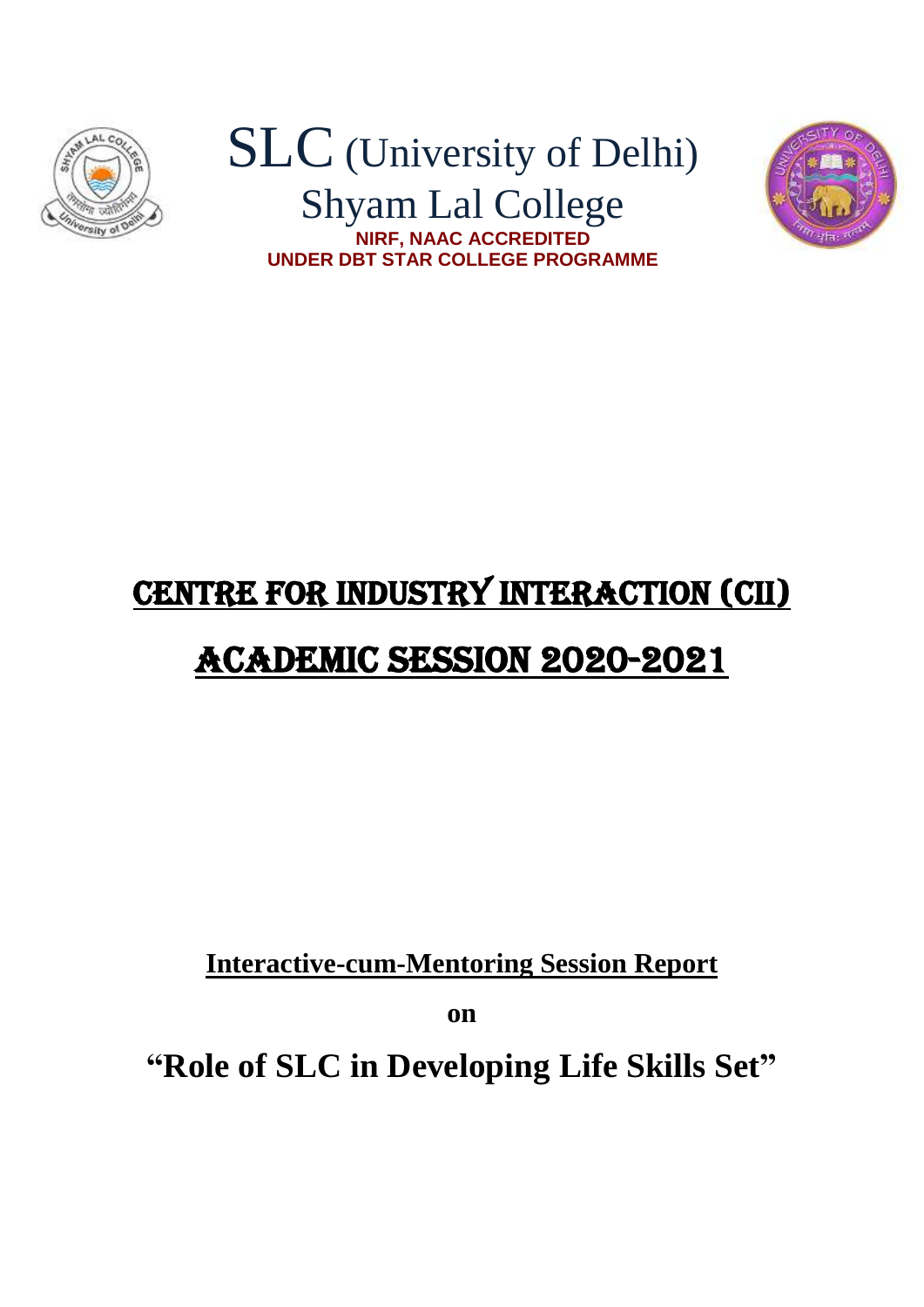## **Interactive-cum-Mentoring Session on "Role of SLC in Developing Life Skills Set"**

Centre for Industry Interaction (CII) & IQAC organised an Interactive-cum-Mentoring Session on the topic "Role of SLC in Developing Life Skills Set". Mr.Mohit Sethi started his talk by acknowledging the contribution of the Principal Sir and all his teachers in his journey at SLC and the skills he acquired here. He gained maximum of his skills while he was in the college. The factor that motivated him to develop all the skills was the cut throat competition for limited resources. He explained all the qualities how to increase one's employability and how he implemented them in his life. He reinforced this by giving some live examples and situations. Most importantly, he talked about the importance of EQ (emotional Quotient) for making the world a better place. The session ended with an advice on stress management.

Then there was a quality resourceful Question and Answer round where students cleared the misconceptions and doubts relating to Developing Life Skills Set.Dr. Ruchika Ramakrishnan, CII and Alumni Affairs Convenor was also giving her inputs throughout the session. The session ended with a vote of thanks to the speaker and all the attendees. 65 students attended the interactive session. There was a positive feedback from all the attendees. Overall the workshop was successful.